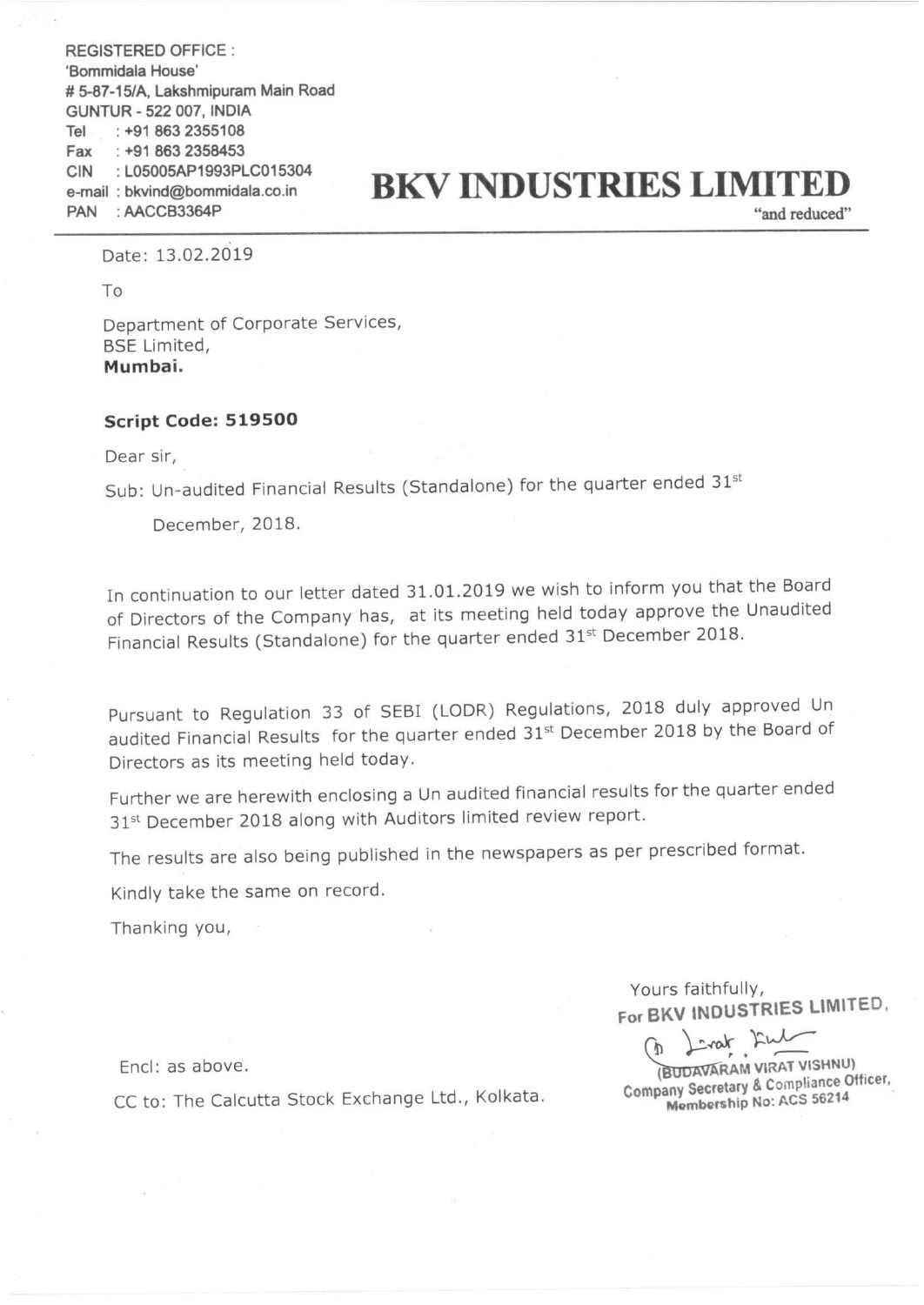**REGISTERED OFFICE:** 'Bommidala House' #5-87-15/A, Lakshmipuram Main Road **GUNTUR - 522 007, INDIA** Tel : +91 863 2355108 Fax : +91 863 2358453 CIN : L05005AP1993PLC015304 e-mail: bkvind@bommidala.co.in PAN : AACCB3364P

## **BKV INDUSTRIES LIMITED**

"and reduced"

| S.No.           |                |                                                                                  | Quarter ended             |             |                           | Nine months ended         |                           | Year ended              |
|-----------------|----------------|----------------------------------------------------------------------------------|---------------------------|-------------|---------------------------|---------------------------|---------------------------|-------------------------|
|                 | Particulars    |                                                                                  | 31.12.2018<br>(Unaudited) | 30.09.2018  | 31.12.2017<br>(Unaudited) | 31.12.2018<br>(Unaudited) | 31.12.2017<br>(Unaudited) | 31.03.2018<br>(Audited) |
|                 |                |                                                                                  |                           | (Unaudited) |                           |                           |                           |                         |
| 1               |                | Income from Operations:                                                          |                           |             |                           |                           |                           |                         |
|                 | $\overline{a}$ | Revenue from operations                                                          | 8.17                      | 8.17        | 7.43                      | 24.50                     | 22.28                     | 31.93                   |
|                 | b              | Other operating Income                                                           | $\sim$                    |             |                           |                           |                           |                         |
|                 |                | <b>Total Revenue from operations</b>                                             | 8.17                      | 8.17        | 7.43                      | 24.50                     | 22.28                     | 31.93                   |
|                 |                | Other Income                                                                     | 0.10                      | 0.17        | 0.76                      | 0.52                      | 1.90                      | 1.52                    |
| 3               |                | Total Income (1+2)                                                               | 8.27                      | 8.34        | 8.19                      | 25.02                     | 24.18                     | 33.45                   |
| 4               | Expenses       |                                                                                  |                           |             |                           |                           |                           |                         |
|                 | $\overline{a}$ | Cost of materials consumed                                                       |                           |             | $\sim$                    | u                         | $\sim$                    | ÷                       |
|                 | b              | Purchase of stock -in-trade                                                      | ×                         | u           | $\overline{\phantom{a}}$  | ٥                         | $\sim$                    | $\mathcal{P}$           |
|                 | $\mathsf C$    | Change in inventories of finished goods, work-in-progress and stock-in-<br>trade |                           | ×,          |                           | φ                         | ÷                         | ×                       |
|                 | d              | Employee benefits expense                                                        | 3.46                      | 2.83        | 2.59                      | 9.13                      | 6.74                      | 10.32                   |
|                 | e              | Finance costs                                                                    | 0.04                      | 0.04        | 0.64                      | 0.11                      | 1.33                      | 0.86                    |
|                 |                | Depreciation and amortisation expense                                            | 0.21                      | 0.20        | 0.15                      | 0.62                      | 0.45                      | 1.04                    |
|                 | h              | Other Expenses                                                                   | 2.82                      | 15.21       | 3.47                      | 20.94                     | 17.50                     | 20.94                   |
|                 |                | <b>Total expenses:</b>                                                           | 6.53                      | 18.28       | 6.85                      | 30.80                     | 26.02                     | 33.15                   |
| 5               |                | Profit/(Loss) before exceptional Items(3-4)                                      | 1.74                      | (9.94)      | 1.34                      | (5.78)                    | (1.84)                    | 0.30                    |
| 6               |                | <b>Exceptional Items</b>                                                         | ×                         | ×,          | $\overline{\phantom{a}}$  | ٧                         | $\overline{\phantom{a}}$  |                         |
| 7               |                | Profit/(Loss) before Tax (5-6)                                                   | 1.74                      | (9.94)      | 1.34                      | (5.78)                    | (1.84)                    | 0.30                    |
| 8               |                | Tax expences:                                                                    | ÷.                        | $\omega$    | $\bar{a}$                 | $\overline{a}$            | $\overline{\phantom{a}}$  | ş                       |
|                 |                | Current Tax                                                                      |                           | ¥           | ÷                         | a                         | $\omega$                  | $\sim$                  |
|                 |                | Deferred Tax charge / (credit)                                                   | W.                        | ×,          |                           | ٠                         | ×                         | à.                      |
| 9               |                | Net Profit/(Loss) for the period (7-8)                                           | 1.74                      | (9.94)      | 1.34                      | (5.78)                    | (1.84)                    | 0.30                    |
| 10 <sup>°</sup> |                | Other Comprehensive Income (OCI)                                                 |                           |             |                           |                           |                           |                         |
|                 | a              | Items that will not be reclassified to Profit / (Loss)                           | n.                        | ä,          |                           | u                         |                           | 0.85                    |
|                 | b              | Income Tax relating to items that will not be reclasified to Profit/ (Loss)      |                           | ×           | ä,                        | $\rightarrow$             |                           |                         |
|                 | c              | Items that will be reclasified to Profit / (Loss)                                |                           |             |                           |                           |                           | 65.19                   |
|                 | d              | Income tax relating to items that will be reclasified to Profit / (Loss)         |                           |             |                           |                           |                           |                         |
| 11              |                | Total Comprehensive Income / (Loss) for the period (9-10)                        | 1.74                      | (9.94)      | 1.34                      | (5.78)                    | (1.84)                    | 66.34                   |
| 12              |                | Paid up share Capital (Face value per share Rs.1/each)                           | 154.49                    | 154.49      | 154.49                    | 154.49                    | 154.49                    | 154.49                  |
| 13              |                | Earning per share (before exceptional items)                                     |                           |             |                           |                           |                           |                         |
|                 |                | Basic                                                                            | 0.01                      | (0.06)      | 0.01                      | (0.04)                    | (0.01)                    | 0.00                    |
|                 |                | Diluted                                                                          | 0.01                      | (0.06)      | 0.01                      | (0.04)                    | (0.01)                    | 0.00                    |

Statement of Standalone Unaudited financial results for the Quarter ended 31st December, 2018

ENDA For KURAPATI SUBBA RAO & Co ×× Chartered Accountants/ CHARTERED ACCOUNTANT to: 20764 AJENDRA PRASAT FRN: 001618S-M.No. 207646 VGO<sup>1</sup> Partner

Contd., Page: 2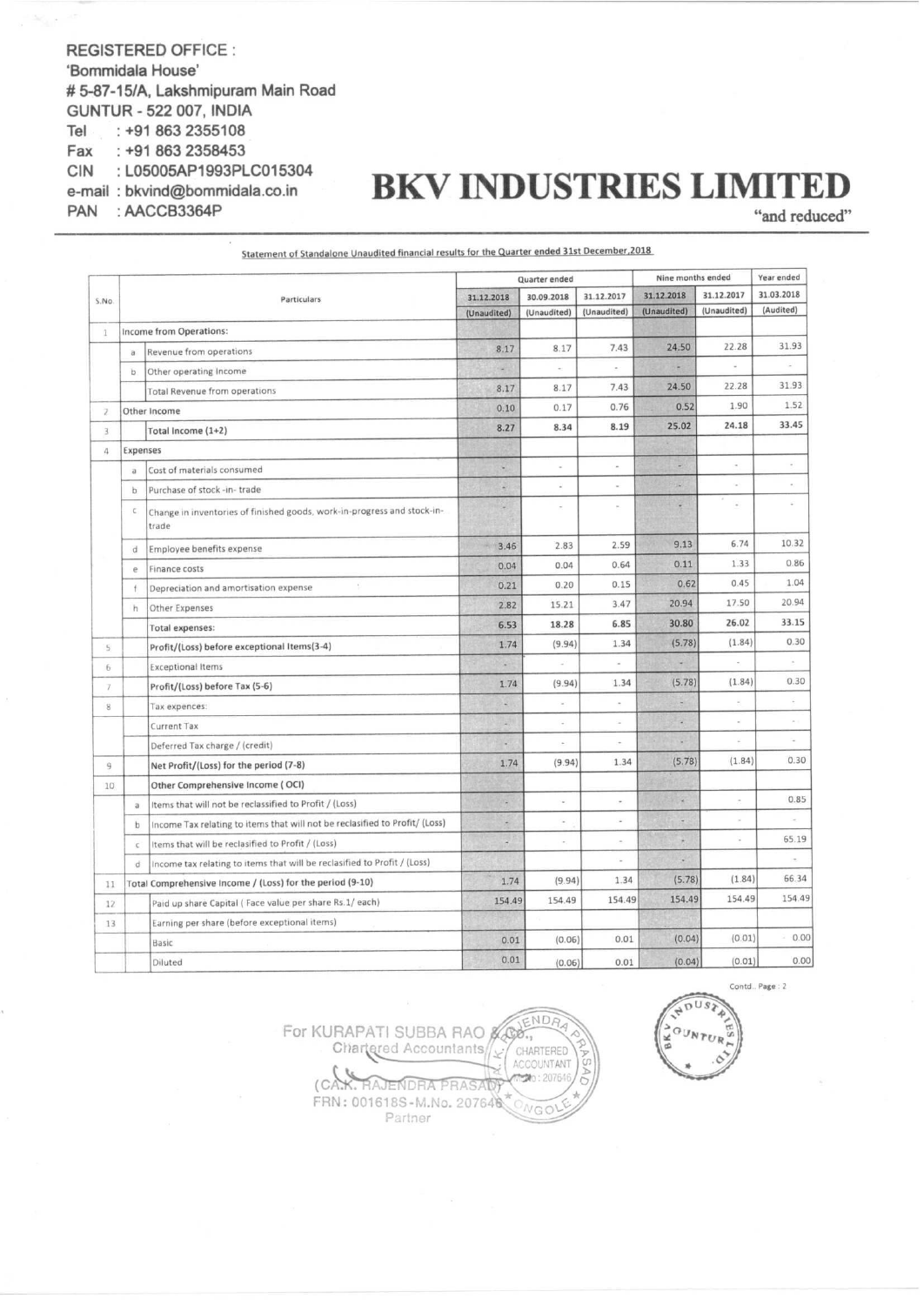#### **REGISTERED OFFICE:** 'Bommidala House' # 5-87-15/A, Lakshmipuram Main Road **GUNTUR - 522 007, INDIA** : +91 863 2355108 Tel Fax : +91 863 2358453 : L05005AP1993PLC015304 **CIN** e-mail: bkvind@bommidala.co.in PAN : AACCB3364P

### **BKV INDUSTRIES LIMITE!**

**Managing Director.** DIN: 00105030

"and reduced"

Note: The financial results for the quarter and nine months ended December 31, 2018 have not been audited or reviewed under Ind AS and has been presented based on the information compiled by the management after making the necessary adjustments to give a true and fair view of the results in accordance with Ind AS. An opeerating segment is one whose operating results are regularly reviewed by the entity's chief operating decision maker to make decisions about resources to be  $\overline{2}$ allocated to the segment and assess the performance. The Chief operating decision maker reviews performance of the overall business. As the company has a single reportable segment, the segment wise disclosure requirement of Ind - AS 108 on Operating segment is not applicable to it. The above standalone unaudited financial results were, subject to limited review by the Statutory Auditors of the Company. Reviewed by the Audit Committee and  $\overline{3}$ approved by the Board of Directors at its meeting held on 13th February 2019. The review report of the Statutory Auditors is being filed with the Bombay Stock Exchange & The Culcatta Stcok Exchange Ltd, For BKV Industries Limited  $S$ <sup>T</sup> Place: Guntur Δ Date: 13.02.2019 Bommidala Rama Krishna,

ENDA For KURAPATI SUBBA RAO & Chartered Accountants CHARTERED ACCOUNTANT M. No: 207646  $\overline{C}$ RAJENDR<del>A PRASAD</del> FRN: 001618S-M.No. 207646  $IGO$ Partner

## 2 ##